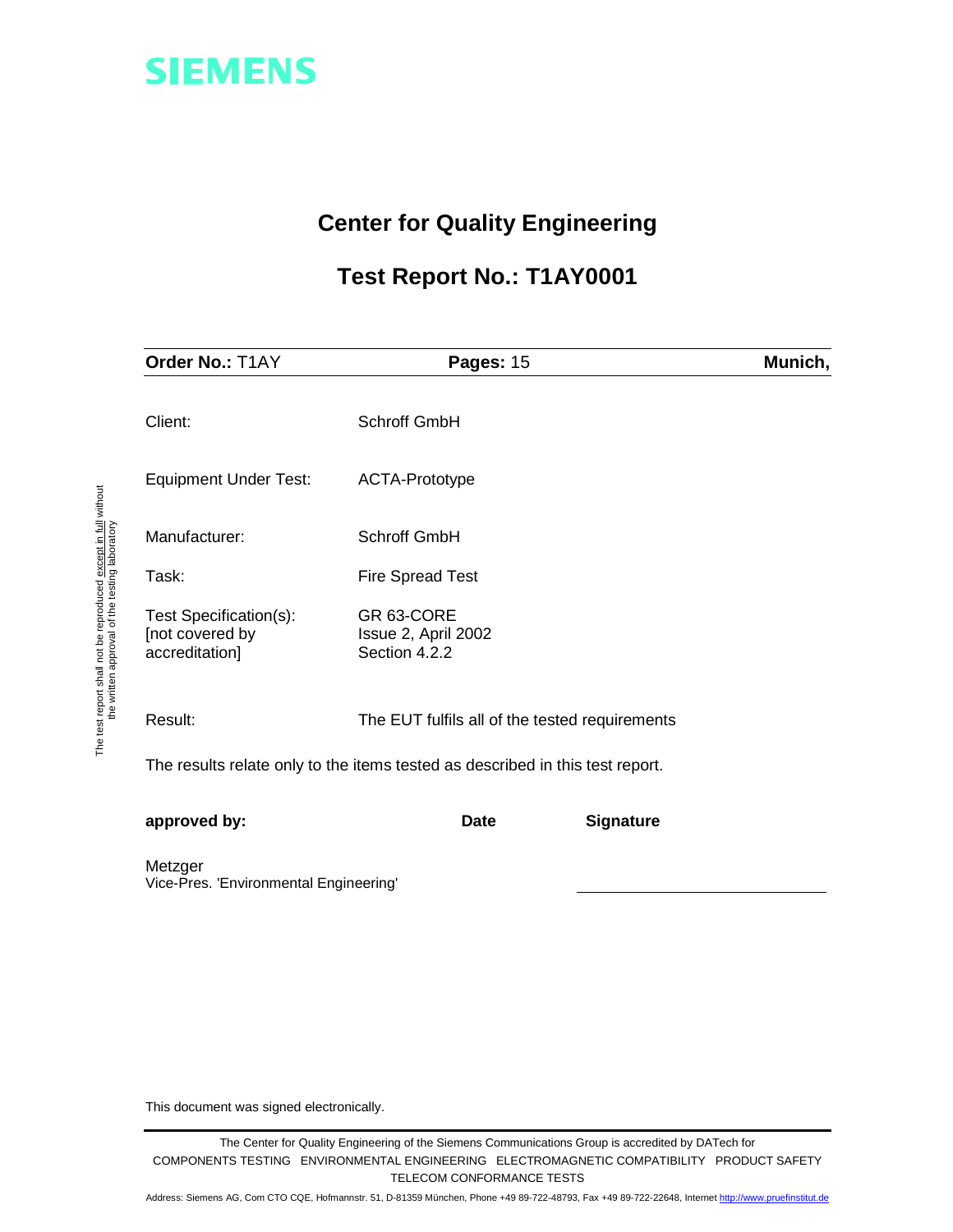### **CONTENTS**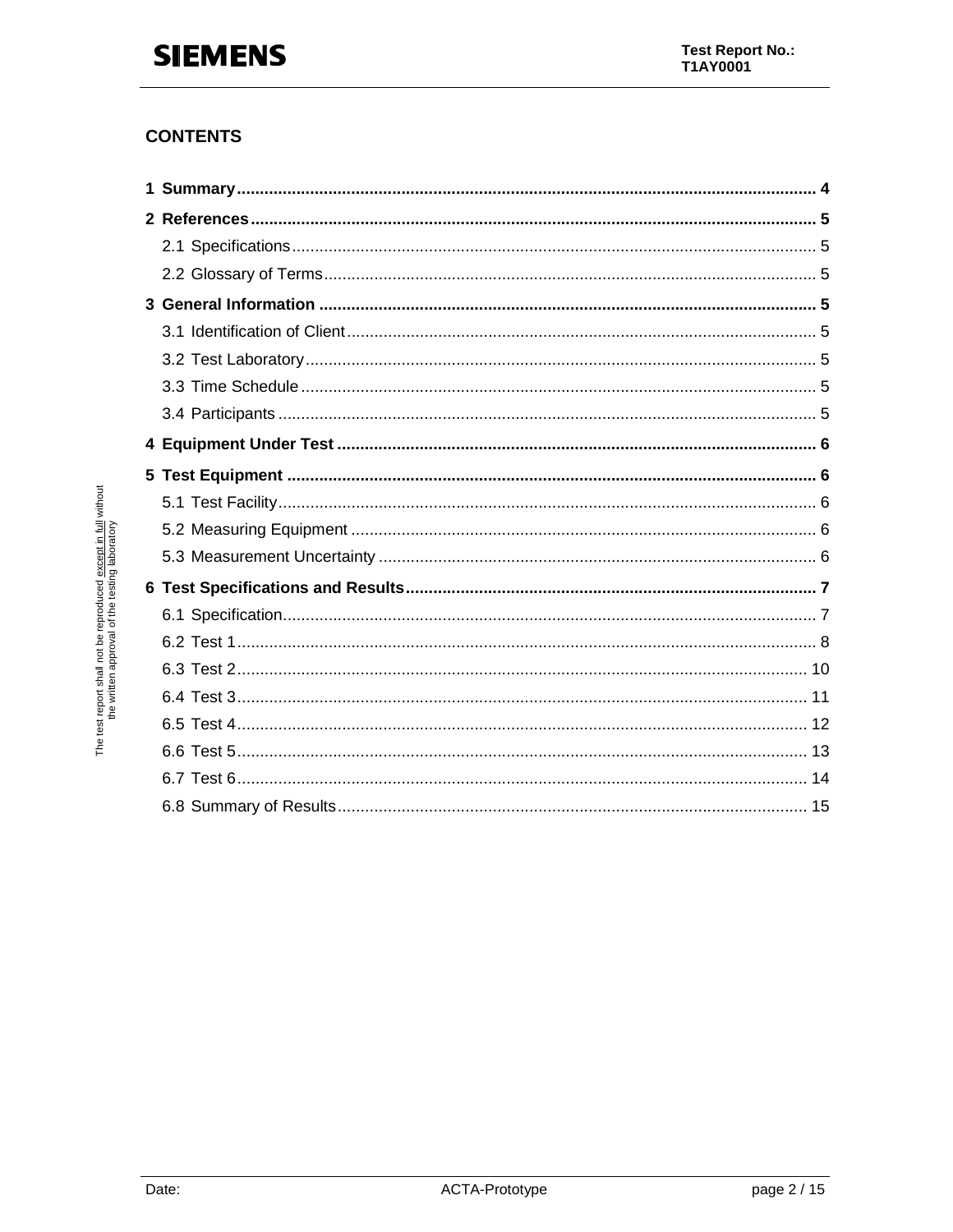### **LIST OF FIGURES**

### **LIST OF PHOTOS**

| Pic 1          |  |
|----------------|--|
| Pic. 2         |  |
| Pic. $3$       |  |
| Pic. 4         |  |
| Pic. $5$       |  |
| Pic. $6$       |  |
| Pic. 7         |  |
| Pic. 8         |  |
| Pic. 9         |  |
| Pic. 10        |  |
| <b>Pic. 11</b> |  |
| Pic. 12        |  |
| Pic. 13        |  |
| Pic. 14        |  |
| Pic. 15        |  |
| Pic. 16        |  |
| Pic. 17        |  |
| Pic. 18        |  |
| Pic. 19        |  |
| Pic. 20        |  |
| Pic. 21        |  |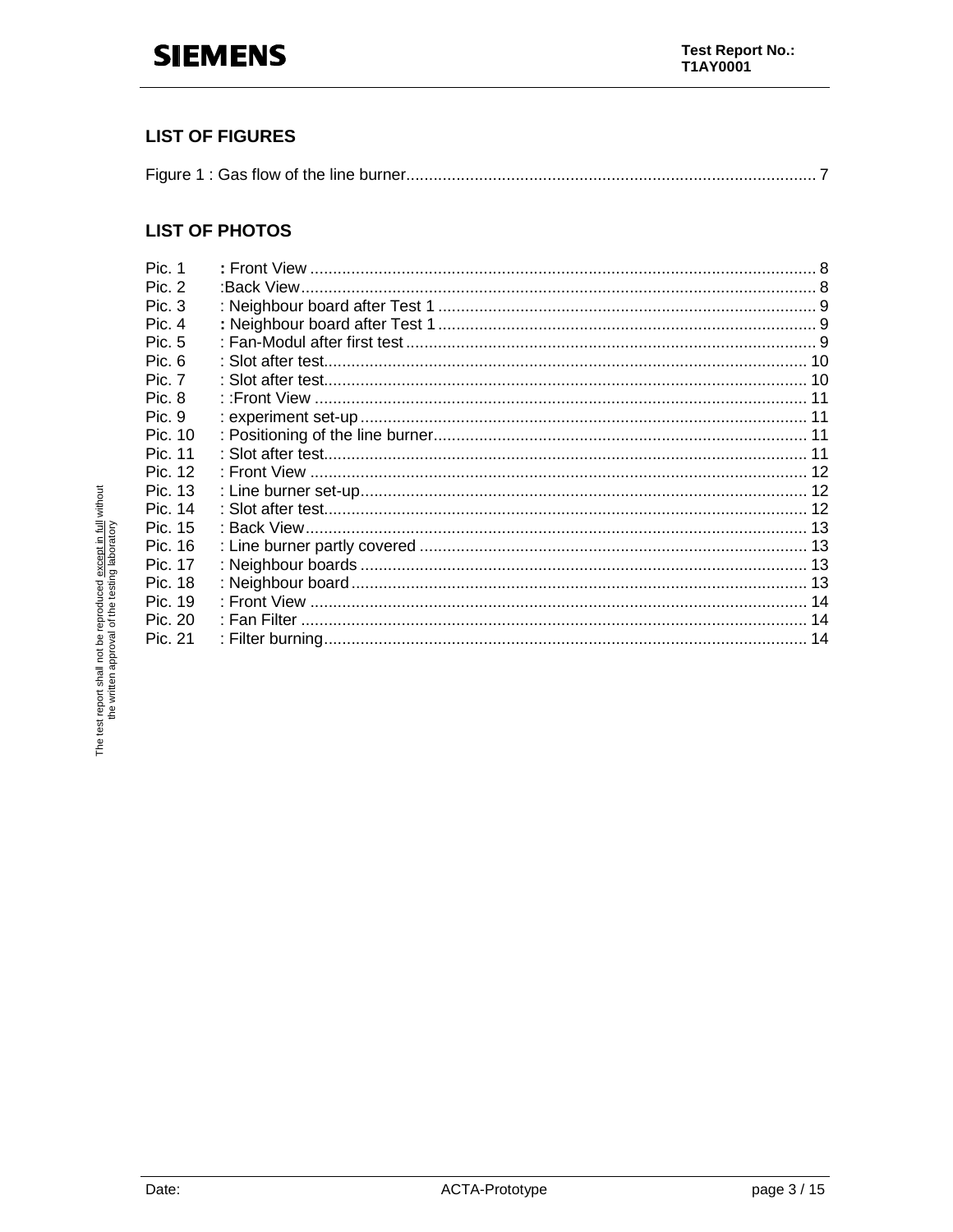## **1 Summary**

| <b>Requirement</b>                                 | <b>Criteria</b><br>met<br>(yes/no) | Remark                                    |
|----------------------------------------------------|------------------------------------|-------------------------------------------|
| GR 63-CORE<br>Issue 2, April 2002<br>Section 4.2.2 | Yes                                | The heat flux density was not<br>recorded |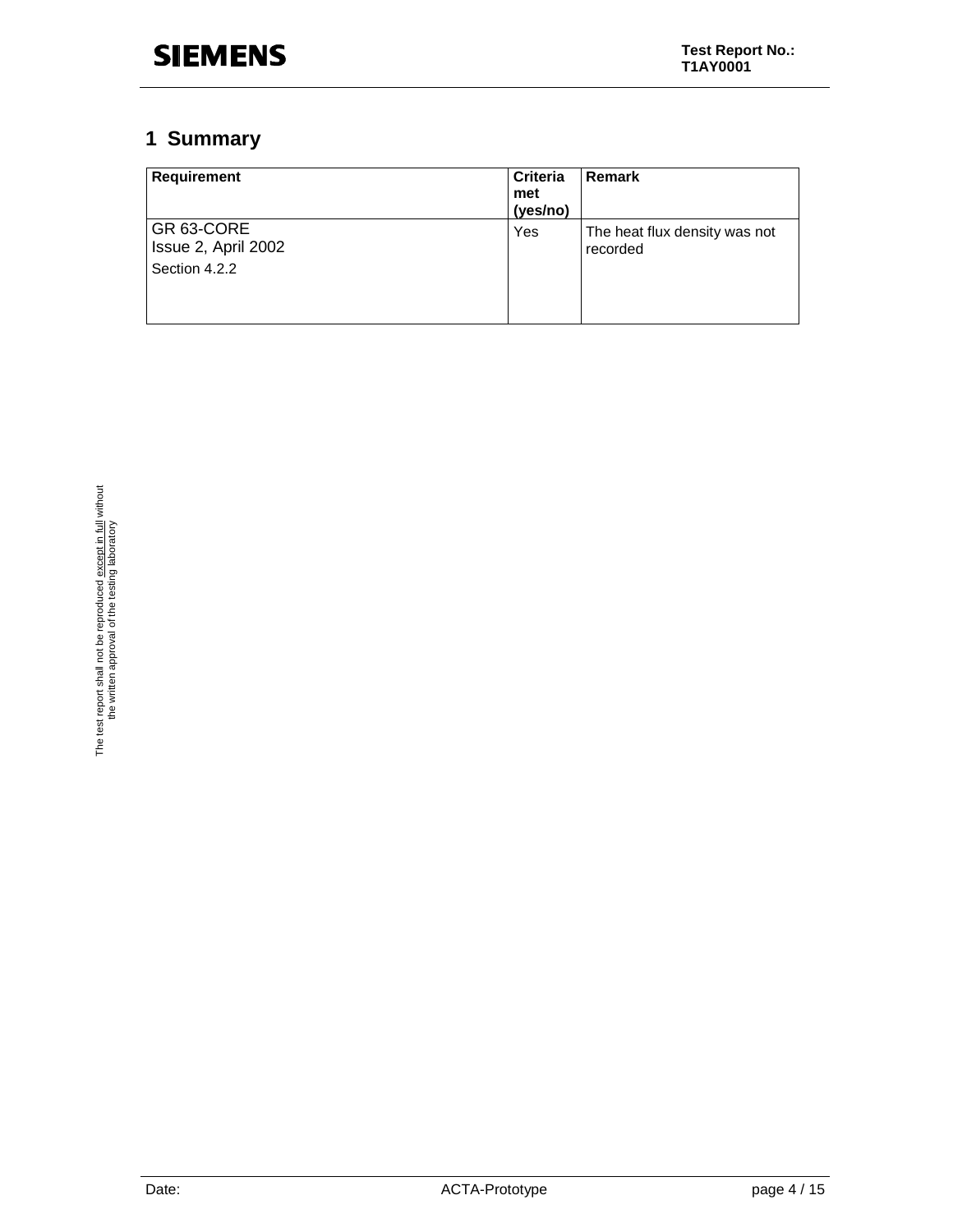### **2 References**

**2.1 Specifications** 

**2.2 Glossary of Terms** 

### **3 General Information**

### **3.1 Identification of Client**

Schroff GmbH Langenalber Str. 96-100 75334 Straubenhardt Eberhard Eisele

### **3.2 Test Laboratory**

Center for Quality Engineering Siemens AG Hofmannstraße 51 81359 München

### **3.3 Time Schedule**

| Delivery of EUT: | Oct 24, 2005 |
|------------------|--------------|
| Start of test:   | Oct 25, 2005 |
| End of test:     | Oct 25, 2005 |

### **3.4 Participants**

| <b>Name</b> | <b>Function</b> | <b>Phone</b>     | E-Mail              |
|-------------|-----------------|------------------|---------------------|
| Udo Alt     |                 | +49 89 722-26105 | udo.alt@siemens.com |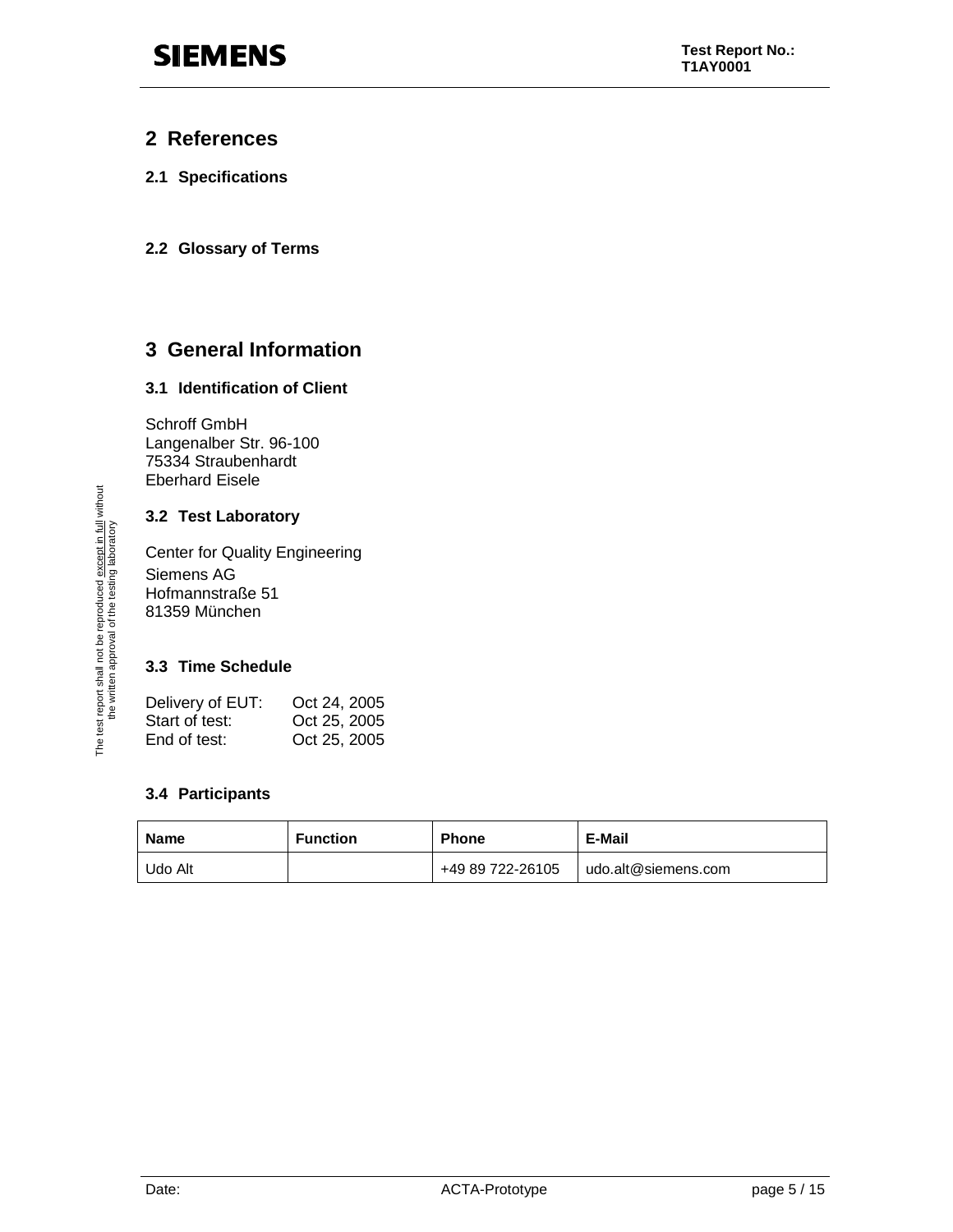### **4 Equipment Under Test**

The EUT was a 16-Slot ATCA Chassis, material number 11592-502 (standard ATCA chassis).

### **5 Test Equipment**

#### **5.1 Test Facility**

The measurements were carried out in the Center for Quality Engineering: Siemens AG, Department Com CTO CQE 3, Hofmannstraße 50, 81359 München, Germany.

### **5.2 Measuring Equipment**

**5.3 Measurement Uncertainty** 

a53MeasurementUncertainty

available on request

| ID No. | Equipment                     | <b>Manufacturer</b> | <b>Status</b> | Last Cal.    | Next Cal. |
|--------|-------------------------------|---------------------|---------------|--------------|-----------|
| S0060  | DV-Camcorder DM-XM1           | Canon               | cnn           |              |           |
| S5323  | <b>I Mass Flow Controller</b> | <b>Bronkhorst</b>   | cal           | May 24, 2005 | May 2006  |

 $cal =$  Calibration, car = Calibration restricted use,  $chr = Check$ ,  $chr = Check$  restricted use,  $cpu = Check$  prior to use,  $cnn =$ Calibration not necessary, ind = for indication only

The measurement uncertainty is given by the used equipment. Detailed information can be seen in the technical descriptions of the used equipment and in the calibration data sheet. It is

# The test report shall not be reproduced <u>except in full</u> without<br>the written approval of the testing laboratory The test report shall not be reproduced except in full without the written approval of the testing laboratory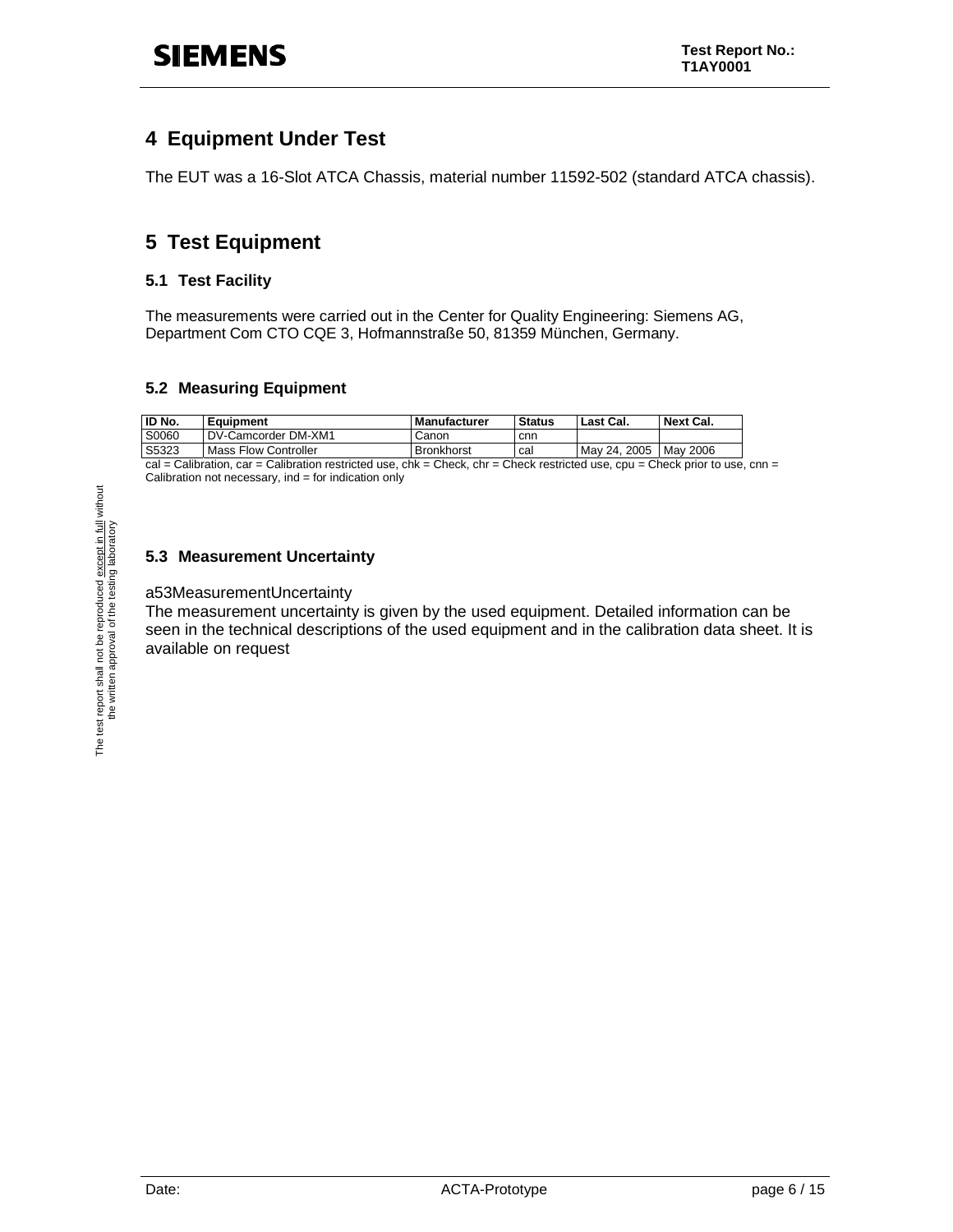### **6 Test Specifications and Results**

The test results in the report refer exclusively to the test object described in section 4 and the test period in section 3.3.

### **6.1 Specification**

| R4-21 [85] Equipment assemblies that are supplied as shelf-level units shall be tested in                                                                                                                                                                             |
|-----------------------------------------------------------------------------------------------------------------------------------------------------------------------------------------------------------------------------------------------------------------------|
| accordance with the shelf level procedures of Section 5.2. This test shall be<br>conducted on a unit that is configured in accordance with the second paragraph of                                                                                                    |
| Section 4.2.2                                                                                                                                                                                                                                                         |
| R4-22 [86] When ignited according to the procedures of Section 5.2, fire shall not spread<br>beyond the confines of the equipment assembly being tested. The fire shall be<br>judged to have spread beyond the equipment under test if any of the following<br>occur: |
| Ignition of the circuit boards placed above the test shelves as specified in<br>Section 5.2 or any material in equipment frames placed adjacent to the test<br>frame                                                                                                  |
| Visible burning of any exterior surface material for 30 seconds or more                                                                                                                                                                                               |
| Visible flames extending beyond the horizontal confines of the equipment<br>under test for 30 seconds or more                                                                                                                                                         |
| Visible flames extending beyond the vertical confines of the equipment<br>$\bullet$<br>under test for 30 seconds or more, after 3.5 minutes past the start of the<br>test                                                                                             |
| Flaming drippings that continue to burn upon reaching the ground<br>$\bullet$                                                                                                                                                                                         |
| Heat flux, as measured by the radiometers specified in Section 5.2, that<br>exceeds 15 kW/m2 for 30 seconds or more                                                                                                                                                   |
| Temperature, as measured by any of the thermocouples specified in<br>Section 5.2, exceeding 540°C (1004°F) for 30 seconds or more.                                                                                                                                    |
|                                                                                                                                                                                                                                                                       |



Figure 1 : Gas flow of the line burner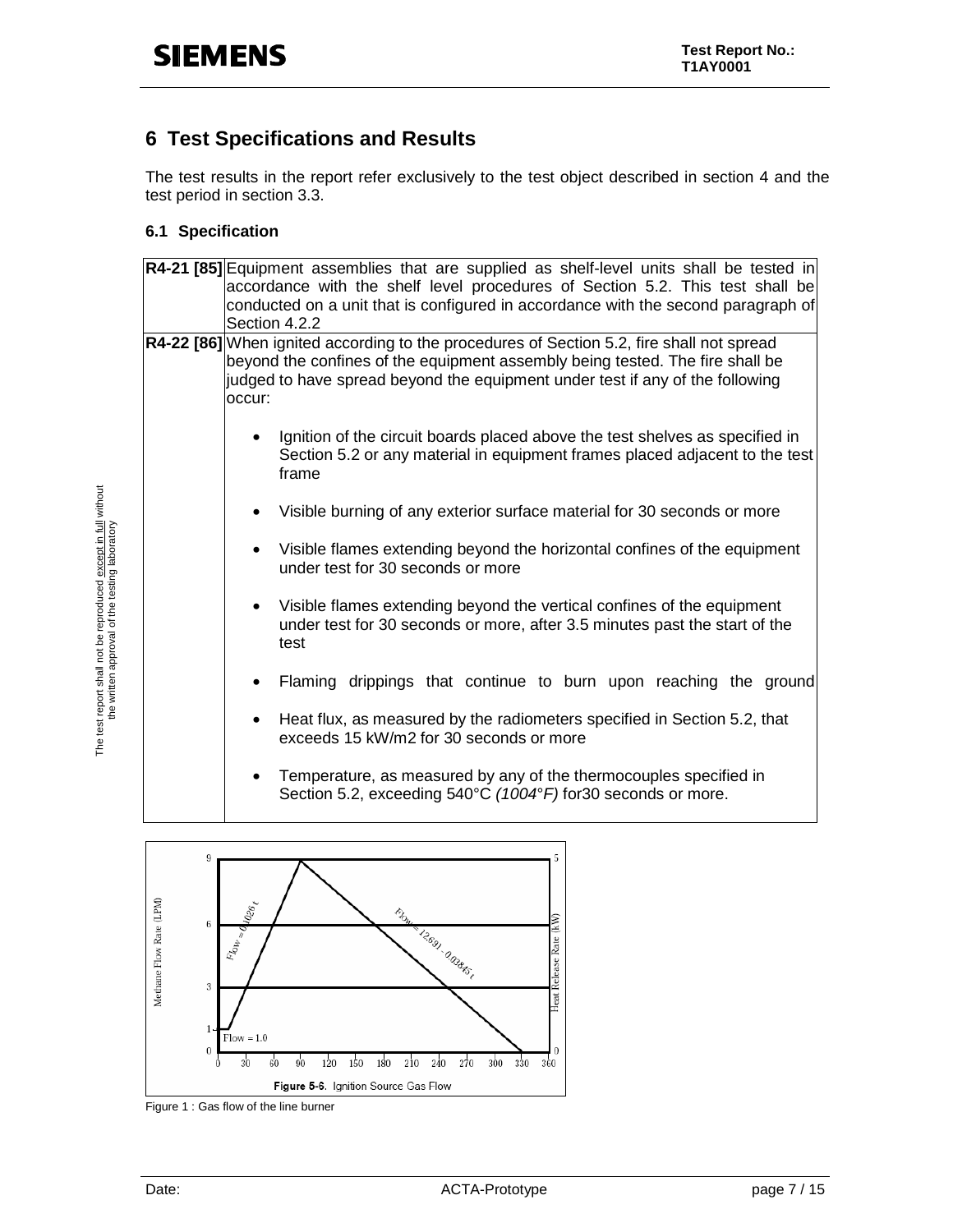### **6.2 Test 1**



All tests are performed with slot covers and partly assembled with original PCB's. The slot cover are covering additional the vertical air flow between the board.

The start of the test was rather difficult. The very strong dominating air flow inside the ducts are extinguishing the the flame. It was only possible to start the test with a gas flow with 6 l/min and a covered air out let of the rear side. After the flame stablisation inside the shelf we are removing slowly the cover at the air outlet.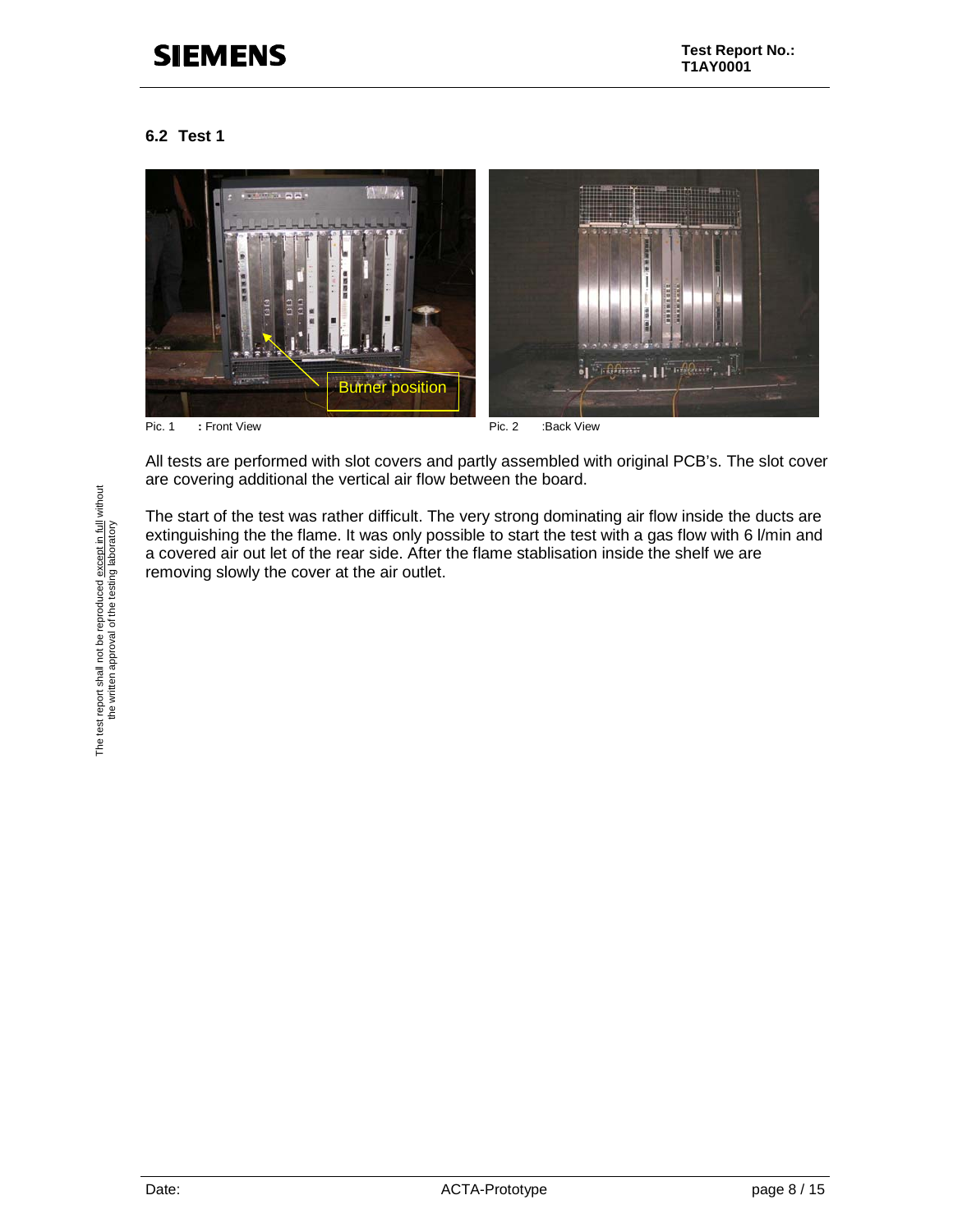### **Result of Test 1**





Pic. 5 : Fan-Modul after first test

The test report shall not be reproduced except in full without the written approval of the testing laboratory

The test report shall not be reproduced <u>except in full</u> without<br>the written approval of the testing laboratory

There are no burning tracks on the neighbour boards visible.

The inlet fan filter was burned by the test flame. The very high inlet air flow are soaking the flame out of the hole into the main air intake and finally into the fan filter.

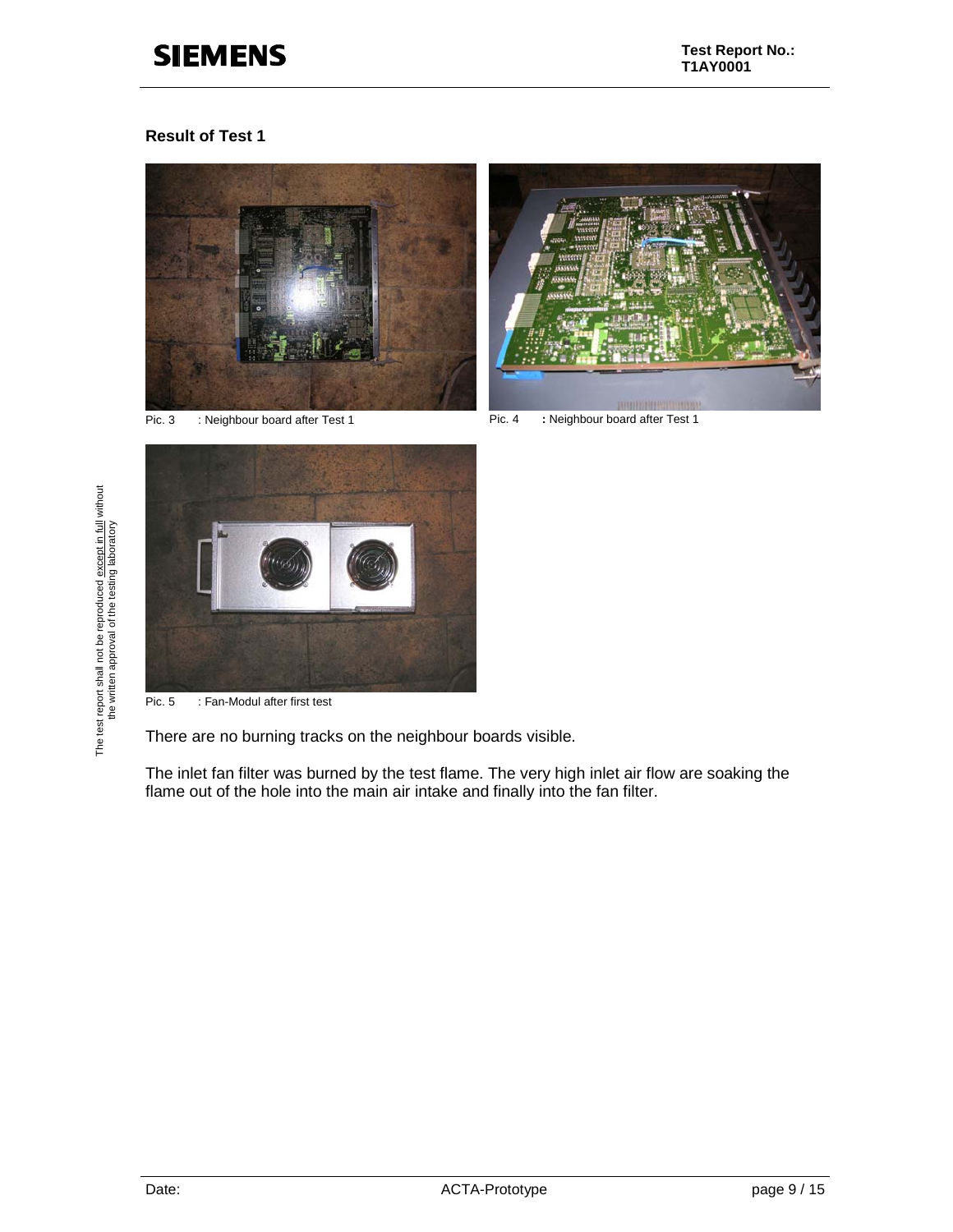### **6.3 Test 2**

Test was a rerun of test 1. The slot cover was replaced by a simple face plate. The face plate was covering only the front side. The air flow will not be distrubted.

**Result of Test 2** 





Pic. 6 : Slot after test Pic. 7 : Slot after test

There are no burning tracks on the neighbour boards visible.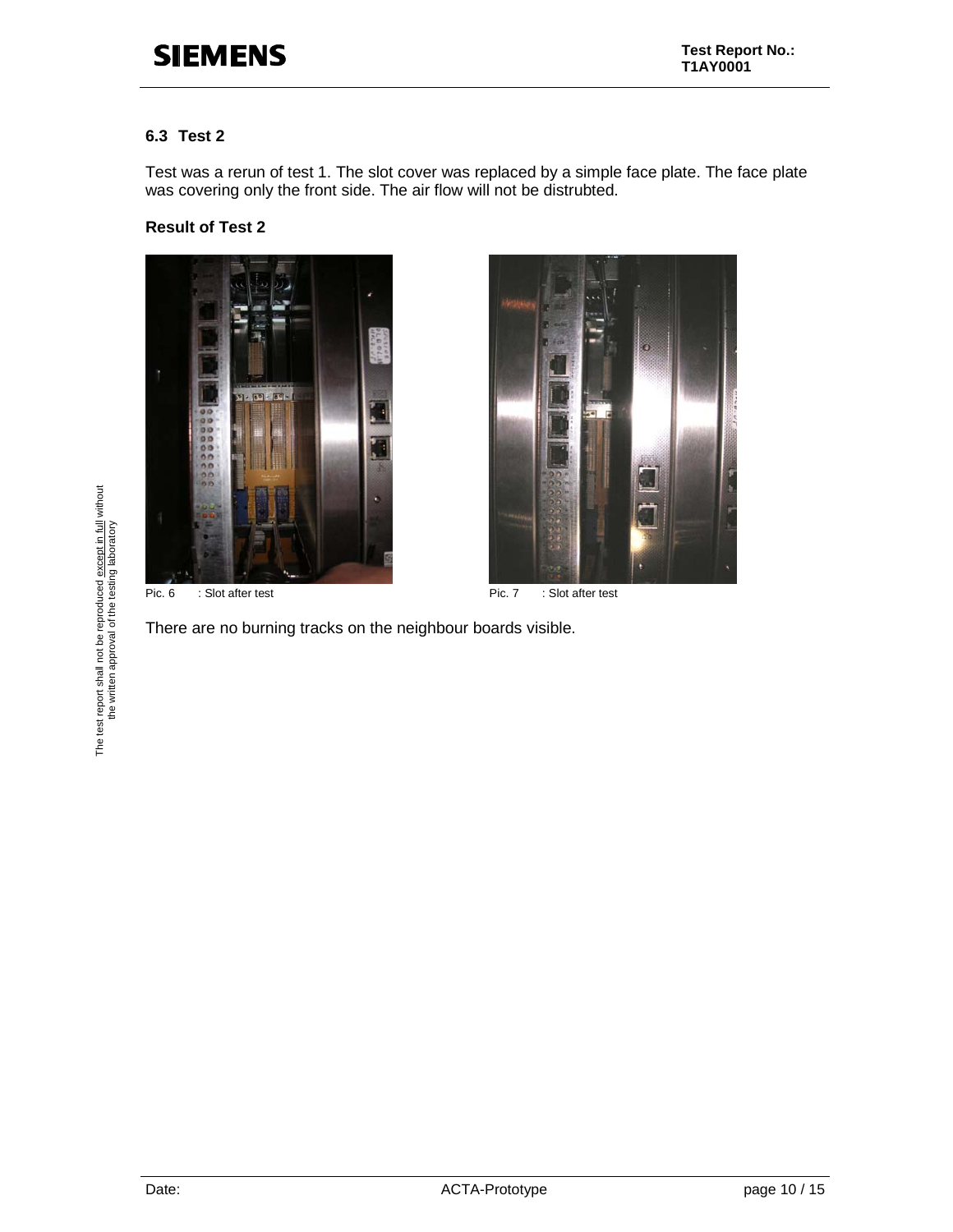#### **6.4 Test 3**





Pic. 8 : : Front View **Pic. 9 : experiment set-up** 



Pic. 10 : Positioning of the line burner

The burner position was at slot 1 (from the left side).

### **Results of Test 3**



Pic. 11 : Slot after test There are no burning tracks on the neighbour boards visible.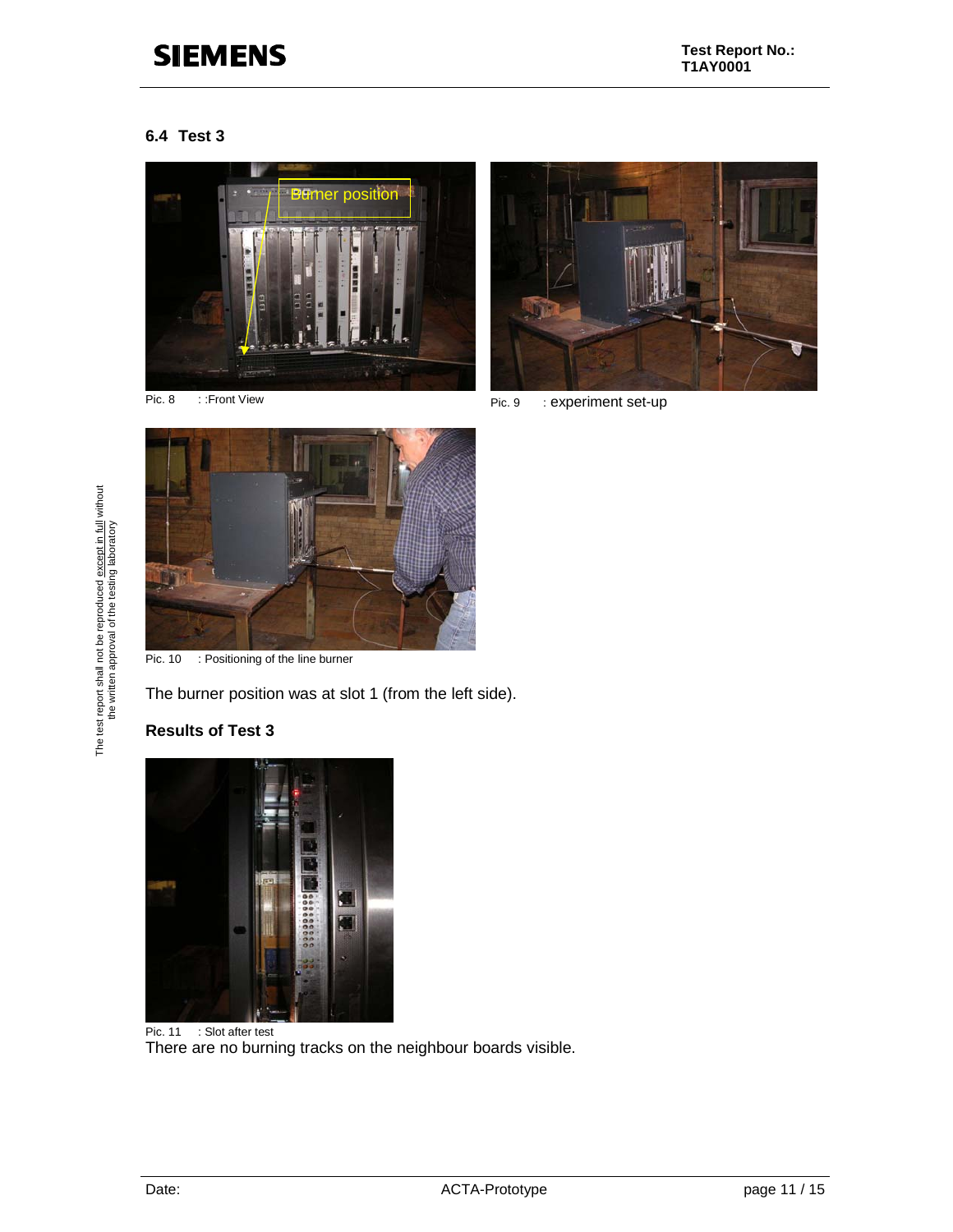#### **6.5 Test 4**



The burner was located between fans to consider the different air flow conditions.

### **Results of Test 4**



Pic. 14 : Slot after test

There are no burning tracks on the neighbour boards visible.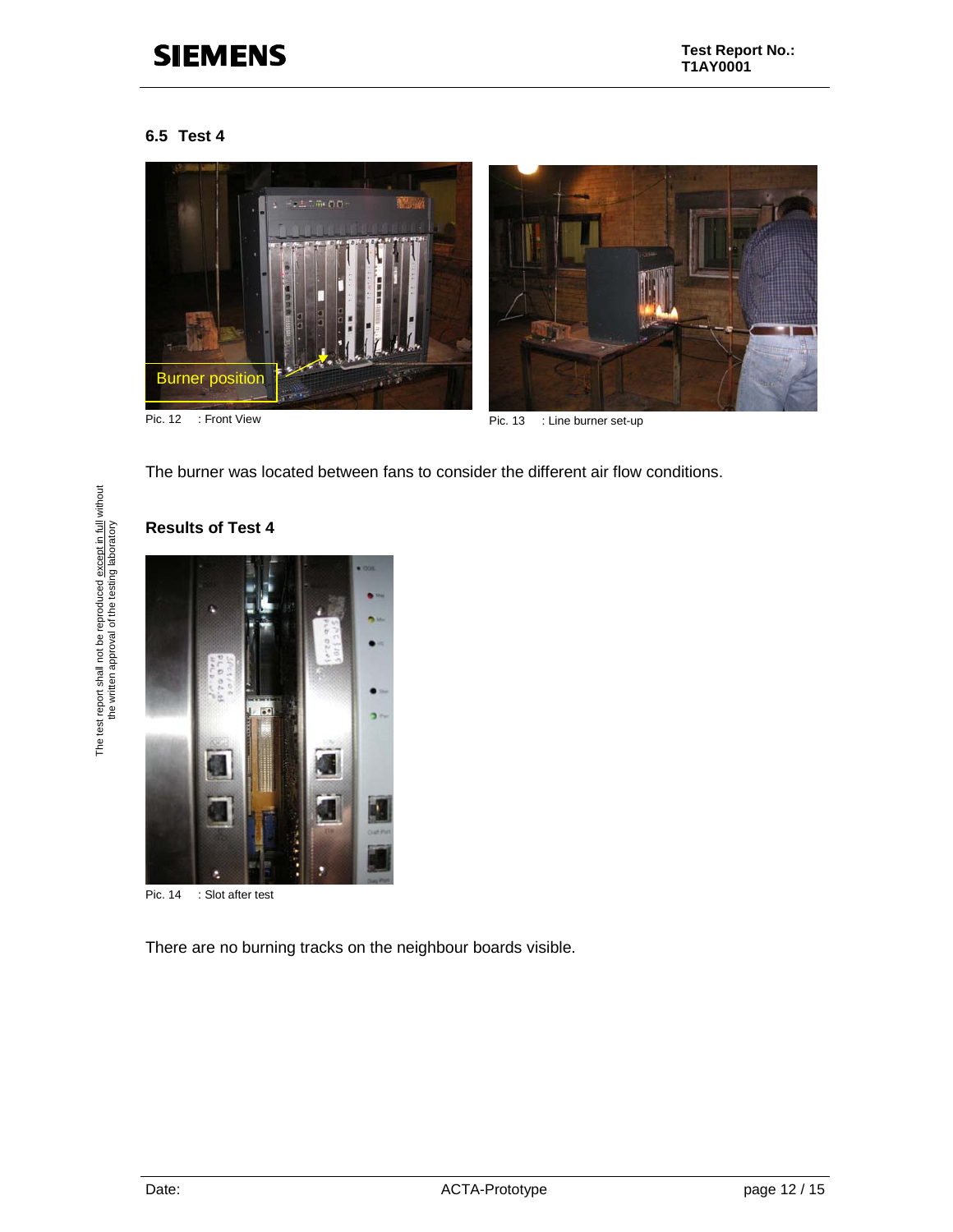#### **6.6 Test 5**



Pic. 15 : Back View **Pic. 16** : Line burner partly covered

The dept of the rear compartment was smaller than the length of line burner. We have covered 50% of the burner holes the gas flow was not reduced.

### **Results of Test 5**



Pic. 17 : Neighbour boards **Pic. 18** : Neighbour board



There are only small burn traces visible at the neighbour boards.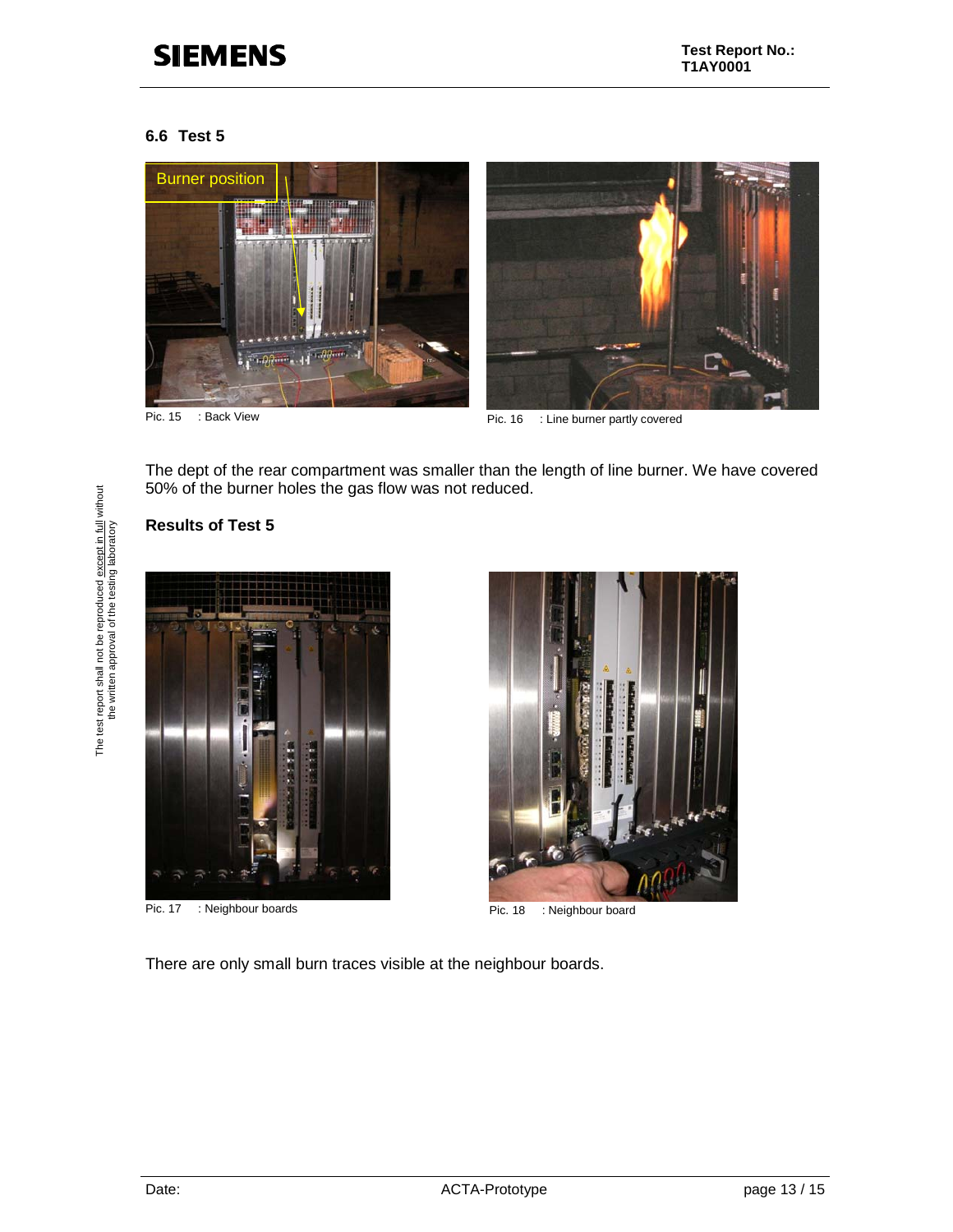### **6.7 Test 6**



Pic. 19 : Front View

This was performed with a constant gas flow of 5 liter/minute for 120s.

### **Results of Test 6**





Pic. 20 : Fan Filter Pic. 20 : Fan Filter Pic. 21 : Filter burning